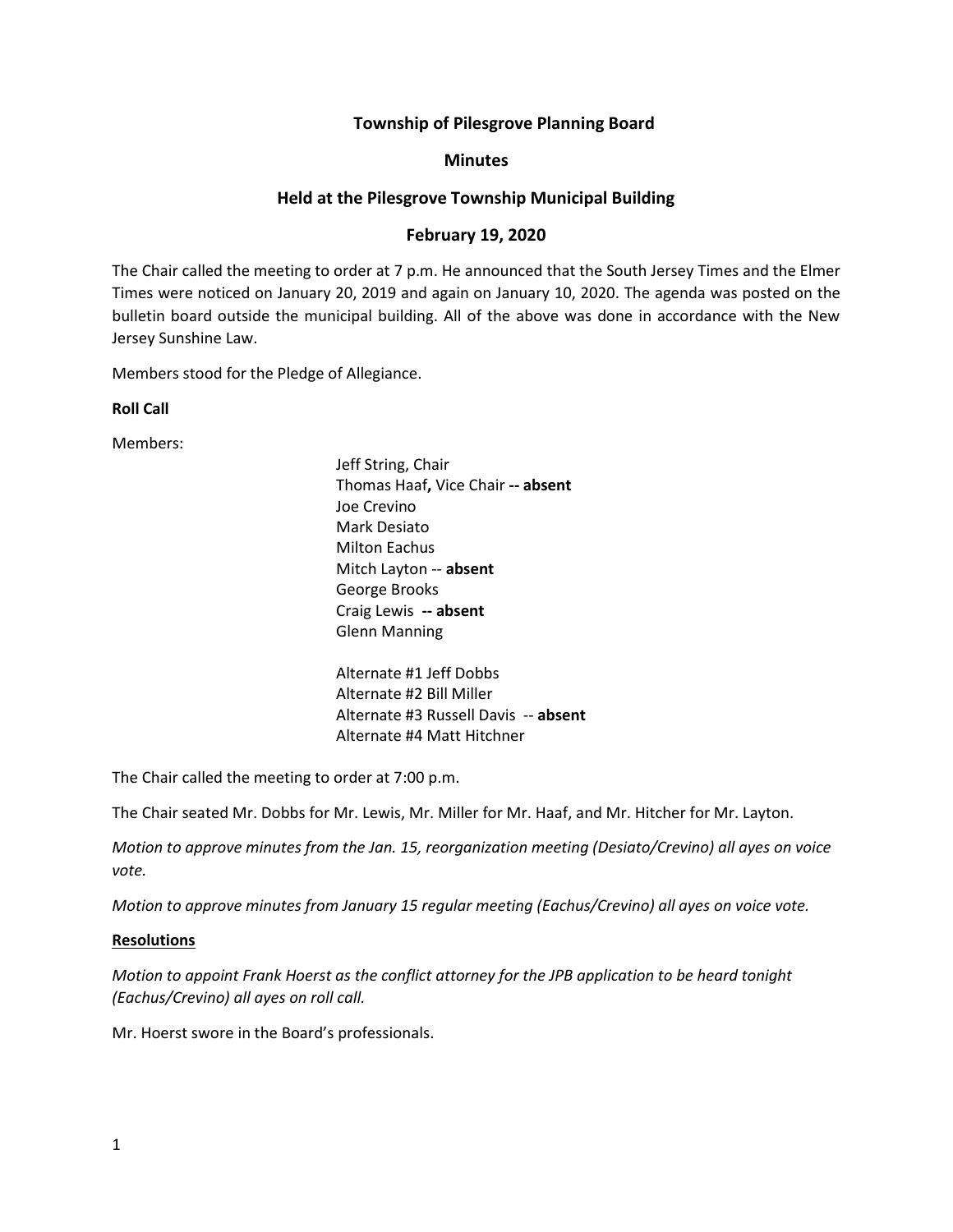### **Determination of Completeness**

### **2020-001 JPB Properties LLC B 80 L 2.01**

Mr. Hoerst said the application was properly noticed and the Board has jurisdiction. Two additional exhibits were submitted by the applicant.

The Engineer reviewed his letter for completeness. If the variance is granted, a separate application will be submitted for site plan approval. At that time, wetlands would be addressed at that time. He has no objections to the application being deemed complete.

*Motion to deem complete (Eachus/Lewis) all ayes on voice vote.*

The Board proceeded to a full hearing.

### **Public Hearings**

### **2020-001 JPB Properties B 80 L 2.01**

Mr. Crevino stepped down.

JPB's witnesses were sworn in: Jay Perry, managing member for JPB Properties, which he has under contract, and Dale Boston, planner.

Attorney Michael Aminio said a variance is being sought because a professional office building is not a permitted use in the zoning district. He said the applicant can meet the negative and positive criteria, and the office building is actually viewed as a better and more appropriate use; it is not great land for production agriculture. Mr. Perry explained the need for office space in the Woodstown/Pilesgrove area, and in doing their research, there was a preference to own the building. What is being proposed is a master condominium association and individual ownership of the units, or retained by JPB for lease. The total is proposed for six units and 15,000 square feet, although there are many variables at this point.

There was general discussion about the need for office condos and the types of businesses that would be located there.

Dale Boston explained the proposed design and reviewed various elements. The colored drawing was labeled Exhibit A1. The zoning district map was labeled Exhibit A. He discussed the existing zoning uses in the highway commercial and neighborhood commercial districts. He also discussed environmental constrictions that make potential sites unsuitable or inappropriate. The proposed site that is under contract meets the needs for constructing professional office conflicts and does not substantially negatively impact the area and creates a positive alternative for use. In answering questions, Mr. Boston explained the estimated needs for wetlands buffering, Mr. Aminio reminded the Board that elevation drawings were submitted. Mr. Perry said he doubted it would be two stories for office use.

The Planner reviewed his February 17, 2020 report, which included the intent and purpose of the Agriculture Retention Zoning District. He said the applicant has addressed most points regarding use and site improvements, but several areas need to be addressed, including parking, maximum number of units, operational hours, delivery vehicles, noise, trash, pedestrian circulation, signage location, landscaping, septic system design, total lot coverage, and applicability of affordable housing. The Planner said the applicant has addressed proofs required for the Board to make a determination. He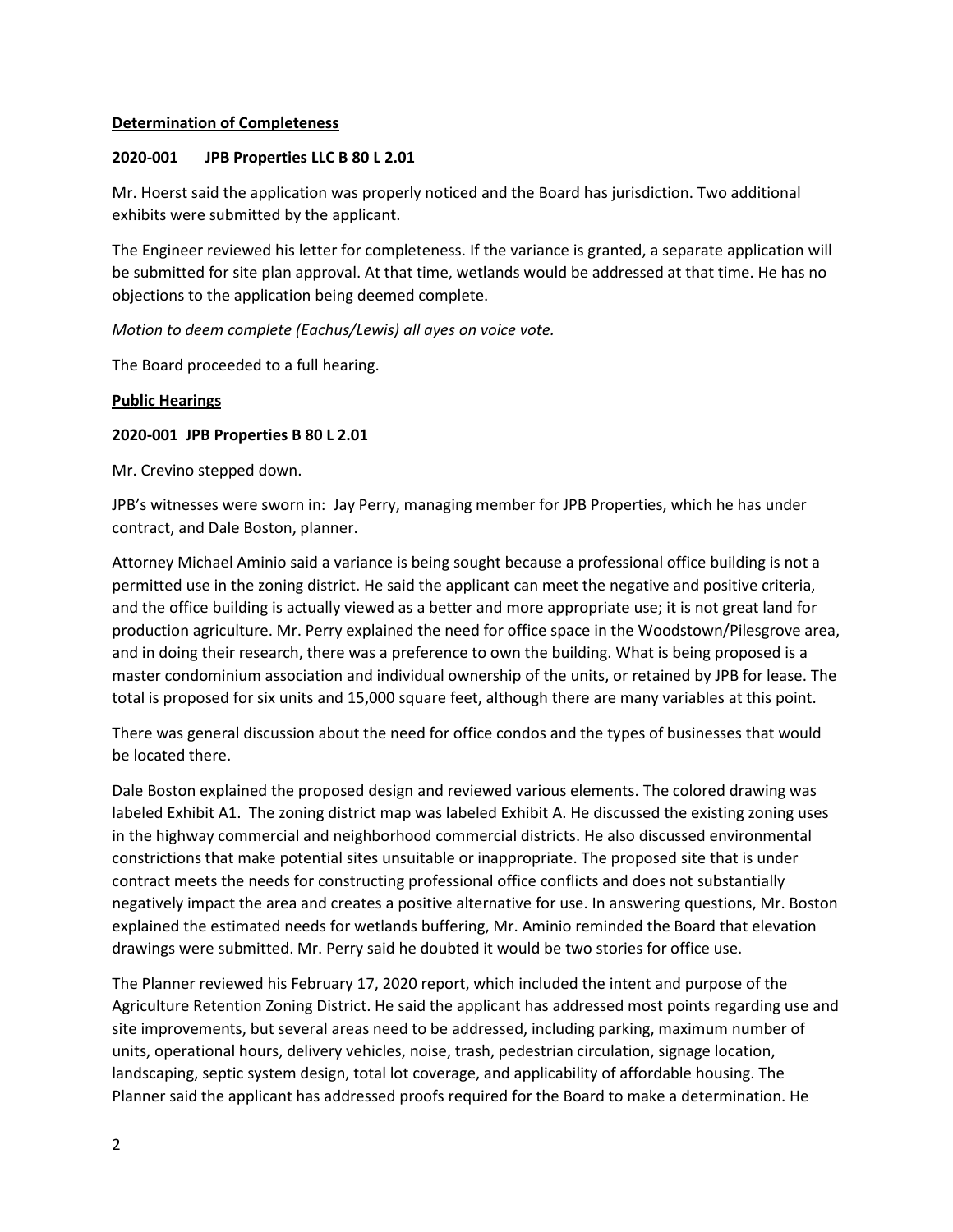said the testimony tonight addressed questions in his report this evening. All items discussed will be revisited during the site plan approval, but things could change from the conceptual upon the applicant's return. The Solicitor said the conceptual is a guide, and if the applicant returns with a substantially different site plan, it could indicate a substantial detriment and the Board may not approve. Mr. Perry said the intent is to not be less than 2,000 square foot units, but infrastructure requirements may adjust that. Mr. Boston said there is currently about 3.3 acres farmed.

# *Motion to open for public comment (Eachus/Desiato) all ayes on voice vote. Mr. Hoerst gave instructions for testifying.*

Emily Simon representing the Joint Environmental Commission was sworn in. She questioned whether evergreens would reduce noise and said storm water runoff is a huge contributor to algae blooms. She said smaller buildings could be built on smaller lots. She questions other aspects of the plan, including lighting pollution, septic size, turnaround areas in the parking lot. Dale Boston said security lighting would be on timers and have shields to reduce impacts on neighbors. He said the landscaped berms should work because it is on the side with Route 40 traffic. There was general discussion.

Kerry Proub of Fox Rd. was sworn in. She said she lives directly behind the veterinary office. She said her back property gets soggy and asked how drainage concerns will be addressed. Mr. Boston explained the swales and detention basin system would reduce runoff from that direction.

*Motion to close public comment (Eachus/Desiato) all ayes on voice vote.*

Mr. Hoerst explained the Board's options.

*Motion to approve the application, with attachments and testimony and exhibits, the engineer and planner reports as presented, conditioned upon site plan approval when the applicant returns (Desiato/Dobbs) all ayes on roll call.*

# **Determination of Completeness**

**2020-002 John Robinson, bulk variance, B 81 L 25**

The Engineer reviewed his report. He described the property location and the proposed project to demolish an existing structure and build a new 2400 square foot pole barn for the same purpose on approximately the same footprint. He suggested the applicant submit a sketch of the site with the structure and setbacks. The Engineer recommended the application be deemed incomplete until more information is presented. There was discussion on why a variance is needed.

The solicitor swore in Mr. John Robinson, owner and applicant. He said based on Mr. McKelvie's email, he located documents and distributed copies to the Board. He said he wasn't certain why a variance was requested. He said a lot line adjustment was filed several years ago. He said he had not sought a building permit. The Board asked the Board's professionals to determine whether he even needs to be here. Mr. Robinson said the existing footprint slab will be used. The Solicitor said if he is replacing something that is pre-existing in the exact same spot it is grandfathered in and would not need a variance. But in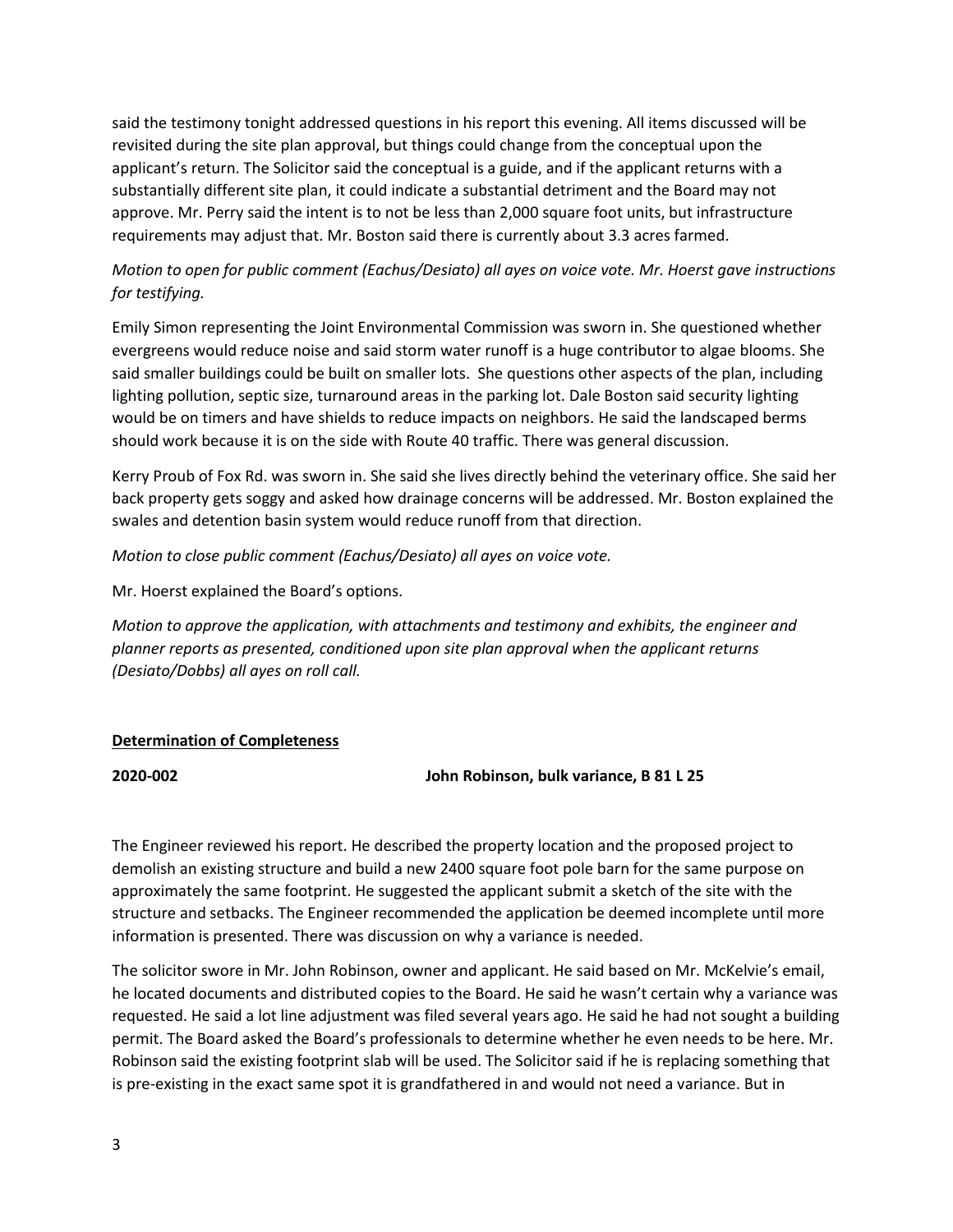replacing a block barn with a pole barn and using the same footing, one could argue he is grandfathered in.

*Motion that the application is not needed and the proposed structure is grandfathered, (Eachus/Desiato) all ayes on voice vote.*

The Solicitor said he would call the zoning officer to explain.

# **Public Hearings**

# **2019-012 2019-006 Robert Gates, bulk variance, Block 452 Lot 1.19.**

Jeff String stepped down.

Mr. Eachus took the gavel.

The Solicitor swore in Robert Gates, the applicant. He said he re-noticed the public and presented the documents to the Solicitor. The applicant had been deemed complete in September, but when he appeared last month, two people had been missed. He subsequently re-noticed.

The applicant said all he wants to do is demolish an existing shed and build a larger one, 30 x 30.

The engineer said a side-yard setback and variance for the size of the building is needed; the building is considered a private residential shed. The Board had general questions about the proposed use of the structure. Mr. Gates said if he kept the same location it would be directly behind his house, and aesthetically it would not look appropriate. The garage doors will be facing the road. Mr. Crevino said he has no objections.

*Motion to open to the public (Crevino/Brooks), all ayes on voice vote.*

Jeff String said the location if fine.

*Motion to close to the public (Crevino/Brooks) all ayes on voice vote.*

*Motion to grant approval for a side yard variance and variance for an oversized shed, (Crevino/Brooks), all ayes on roll call, with Mr. String abstaining.*

**2019-008 Brian Sheets, bulk variance B 21.02 Lot 6**

The Solicitor swore in Anna Sheets.

The Solicitor reminded the Board that is was deemed complete and the application had been continued several times. The applicant re-noticed in January and the Board has jurisdiction to hear the application.

The zoning officer took the applicant to court and she is here this evening for a retroactive variance for pre-existing conditions for what is already there, and then for the additional shed. She bought the property "as is", and when she applied for a CO and was denied because there was no record of variance approvals or construction inspections.

She is now asking for an additional smaller shed. A variance is needed for lot coverage to exceed by one half of one percent. .